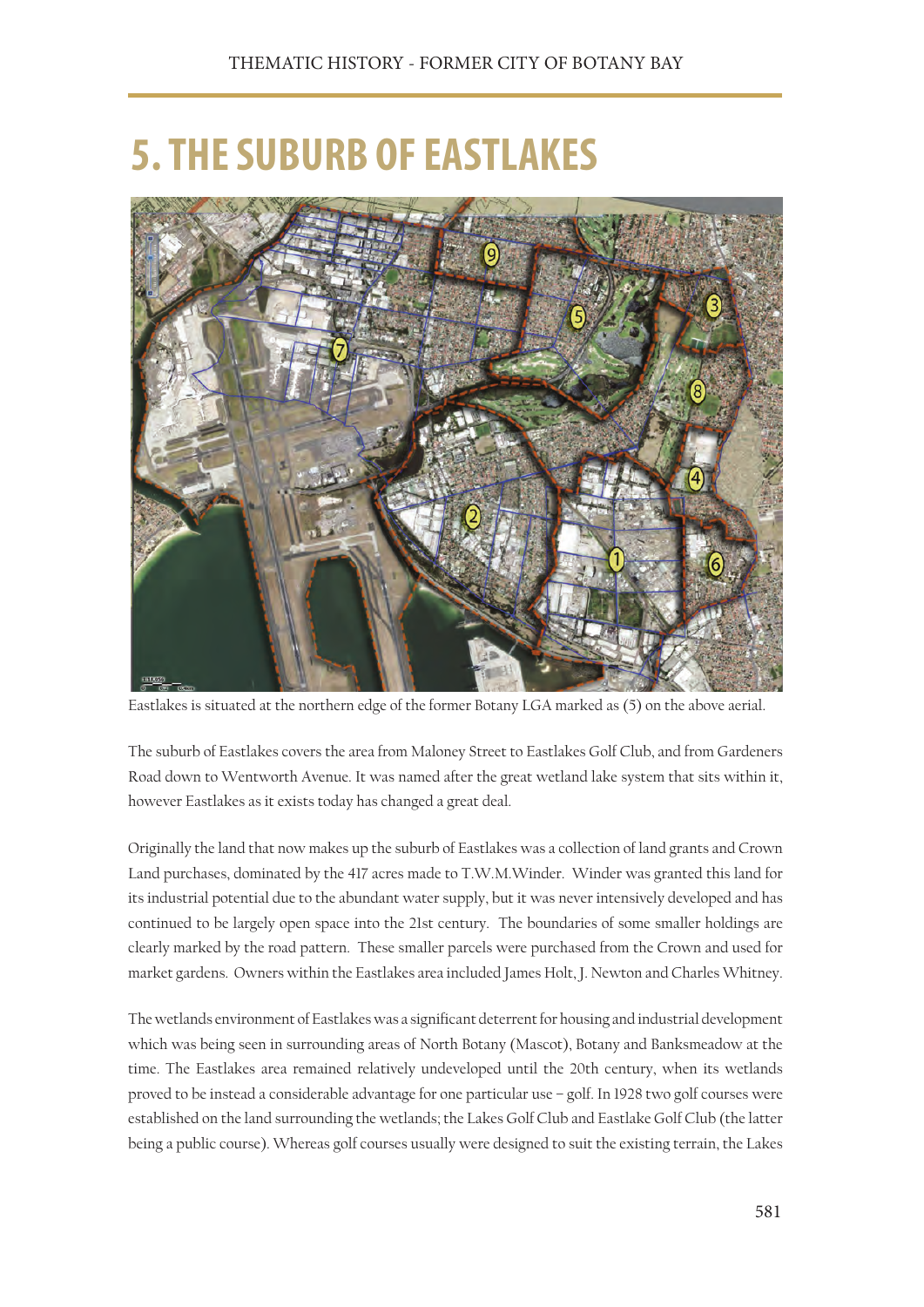Golf course was designed to have the mounds and rolls constructed in the positions where they should ideally be. This added technical skill and enjoyment to the course. In May 1934 the Lakes Golf Club organised the first international golf match held in Australia, and was also host to the Lakes Open and NSW Open and Closed Championships.

One of the most obvious changes to Eastlakes over the years has been the addition of Southern Cross Drive which now dissects the suburb. The government's decision to build Southern Cross Drive in 1968 led to the Lakes course being closed to be redesigned around it.

The other major attraction to the area in the 20th century was Rosebery Park Racecourse, which, although named Rosebery, was situated in Eastlakes. It was the second 'Rosebery Racecourse' (the first being constructed just outside of the former Botany Bay LGA, on the north-eastern junction of Gardeners Road and Botany Road) and was built in 1906, with a new grandstand estimated at £12,000. It was a very successful attraction and regularly held meets with thousands of attendees. In both world wars, Rosebery Park Racecourse was used as a parade ground and military training ground (including for the 1st Light Horse Brigade in Wolrd War I) and became the headquarters of the 8th Division of the Australian Imperial Force in World War II.

In 1961 the Sydney Turf Club sold Rosebery Park Racecourse to Parkes Developments Pty Ltd. Over the next ten years the old racecourse was replaced by the Lakes Shopping Centre, and over 65 red brick 'walk-up' style apartments, as well as a handful of public housing developments – including a complex designed by noted architect, Harry Seidler (1923-2006). The remainder of the suburb was developed for detached residential cottages.

*(top) The area covered by the subdivision plans at BCHA.*

*<sup>(</sup>below) The suburb of Eastlakes in 2014. Approximately two-thirds is within the area of two of the earliest land grants in the Botany District, the 417 acres to Winder and 600 acres to Simeon Lord. They remain wetlands and open space, although now bisected by the elevated carriageway of Southern Cross Drive. The residential area is mostly low density early 20th century detached housing with some areas of higher density, particularly in the area of the former Rosebery Racecourse.*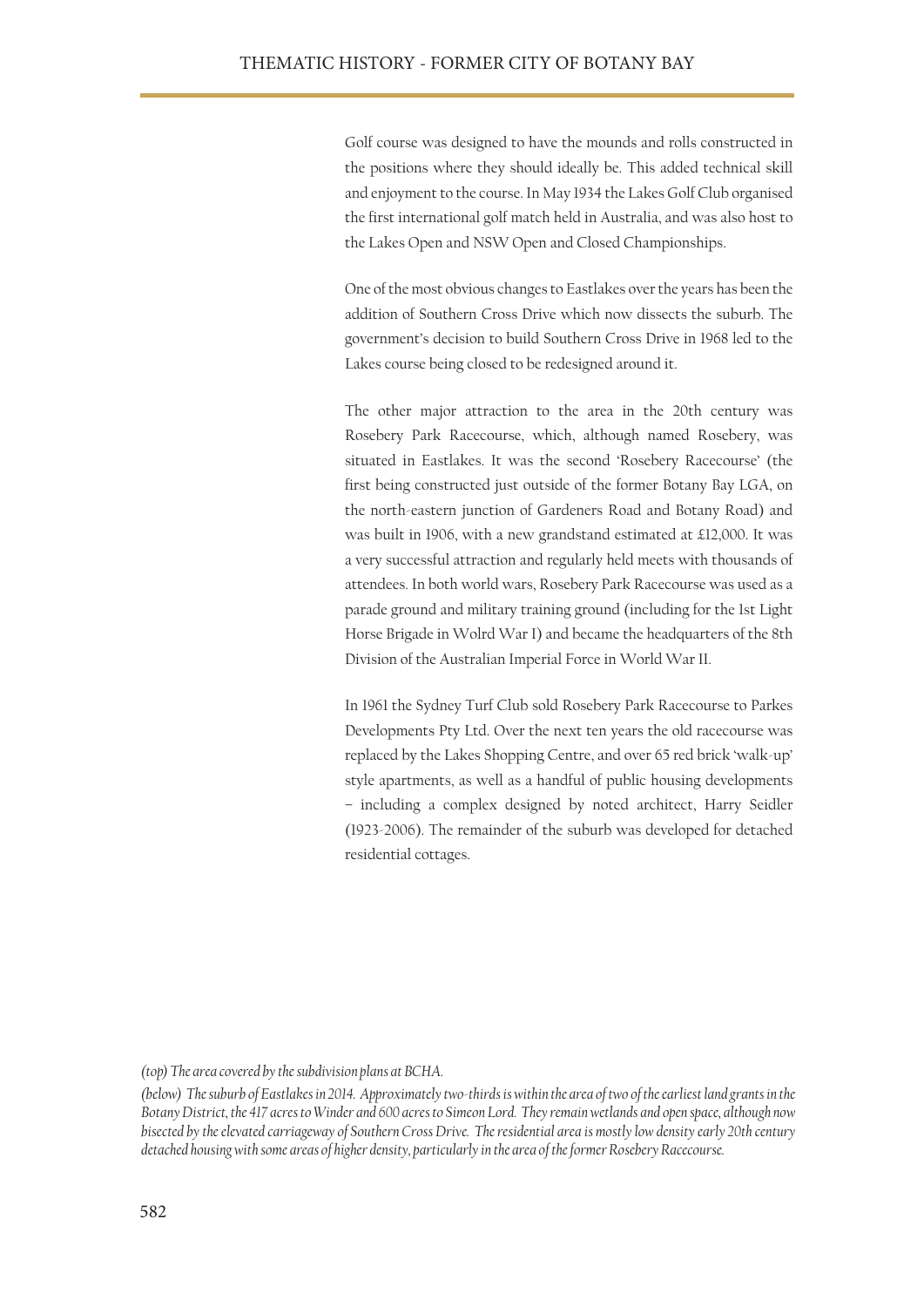## A Thematic History of the former City of Botany Bay

prepared by Elizabeth Conroy

for

Bayside Council

This history has been written as part of the 2015-2017 Heritage Review of the former City of Botany Bay

Cover image: *1873 Watercolour of Old Botany Road, looking towards the Bay*. By Samuel Elyard (State Library of NSW - DGD 5/a2085018)

December 2017

**Bayside Council Serving Our Community**